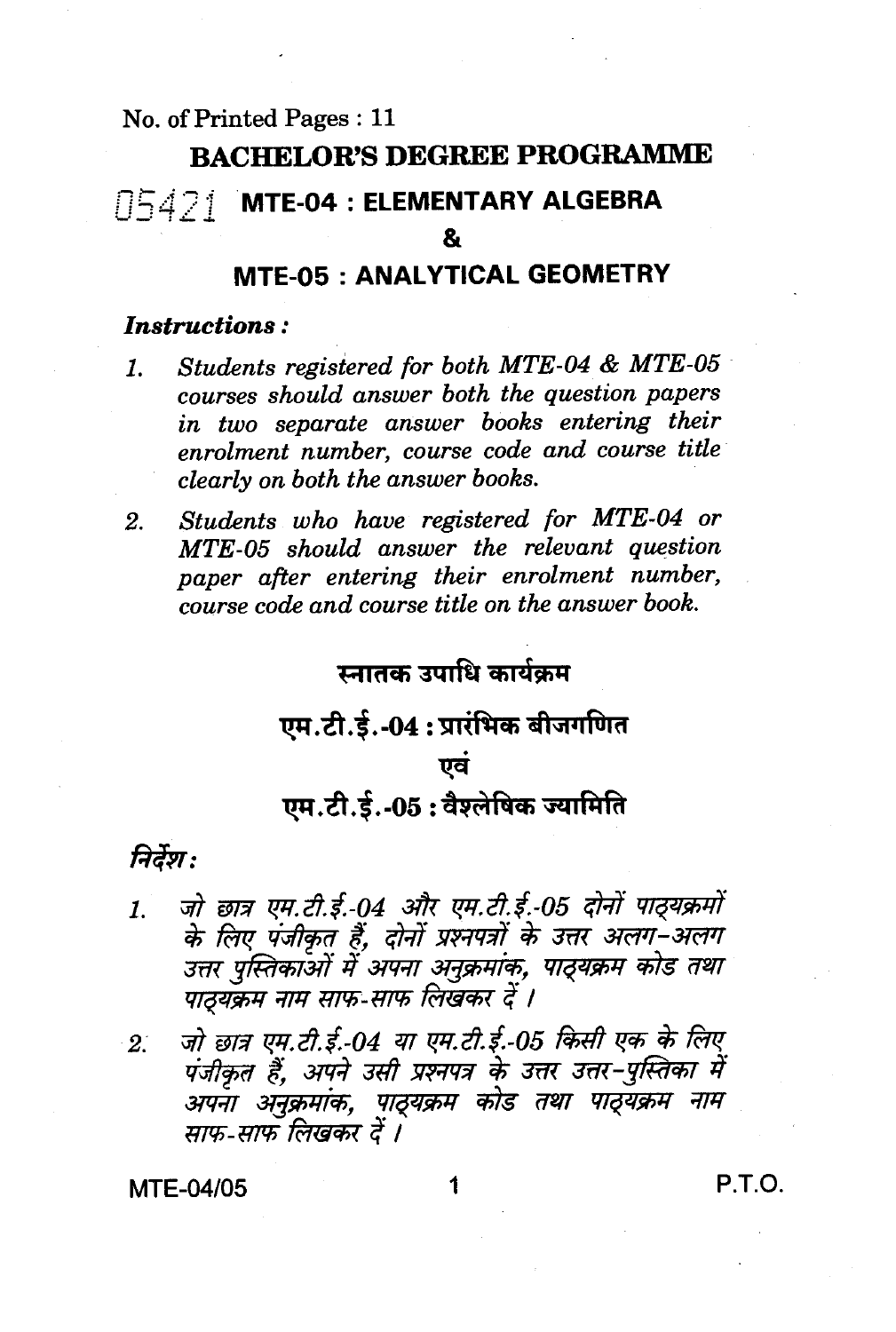**MTE-04** 

## **BACHELOR'S DEGREE PROGRAMME Term-End Examination June, 2014**

### **MATHEMATICS MTE-04 : ELEMENTARY ALGEBRA**

 $Time: 1\frac{1}{2}$  hours *2* 

*Maximum Marks : 25* 

*(Weightage : 70%)* 

- *Note : Question no.* **5** *is compulsory. Do any 3 questions from Questions no. 1 to* **4.** *Calculators are not allowed.*
- 1. (a) Find a, b so that the system  $x + y + z = 6$  $x + 2y + 3z = 10$  $x + 2y + az = b$ has a unique solution. 3
	- (b) Plot in the Argand diagram  $1 + 3i$ ,  $3 + i$ .  $2i$
- 2. Solve the equation

 $3x^4 - 25x^3 + 50x^2 - 50x + 12 = 0$ given that the product of two of its roots is  $2.$   $5$ 

#### $MTE-04$  2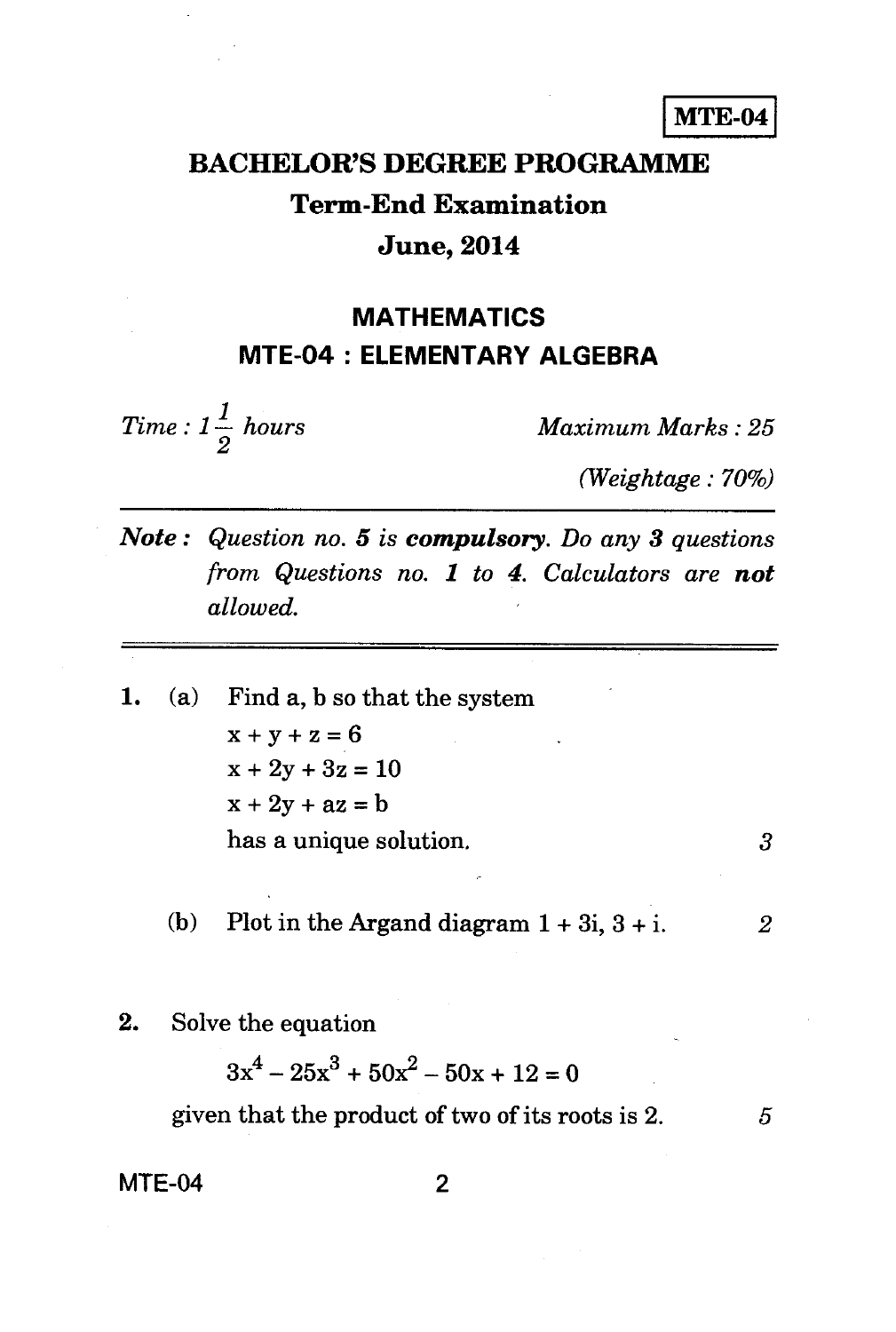3. (a) Check if the following system of equations can be solved by Cramer's rule. If so, apply it for solving the system. Otherwise, solve it by the method of Gaussian elimination. 3

> $x + y + z = 4$  $x - y + 2z = 3$  $2x + 3y - z = 6$

- (b) Show that for any  $n \in \mathbb{N}$ ,  $2^n > n$ . 2
- 4. (a) Prove by the principle of mathematical induction that  $3^{2n}$  + 7 is divisible by 8 for all  $n \in \mathbb{N}$ .  $3$ 
	- (b) A shop sells two kinds of packs, Pack A containing 2 pencils and 3 pens and Pack B containing 4 pencils and 2 pens. Formulate as a set of linear equations the problem of finding the number of packs of each type you have to buy to get 14 pencils and 9 pens. *2*
- 5. Which of the following statements are true and which are false ? Justify your answer with a short proof or a counter example. *10* 
	- (i) If A, B, C are three sets such that  $A \nsubseteq B$ ,  $B \nsubseteq C$ , then  $A \nsubseteq C$ .
	- (ii) All the roots of the equation  $x^3 + px + q = 0$ can be positive.

**MTE-04** 3 **P.T.O.**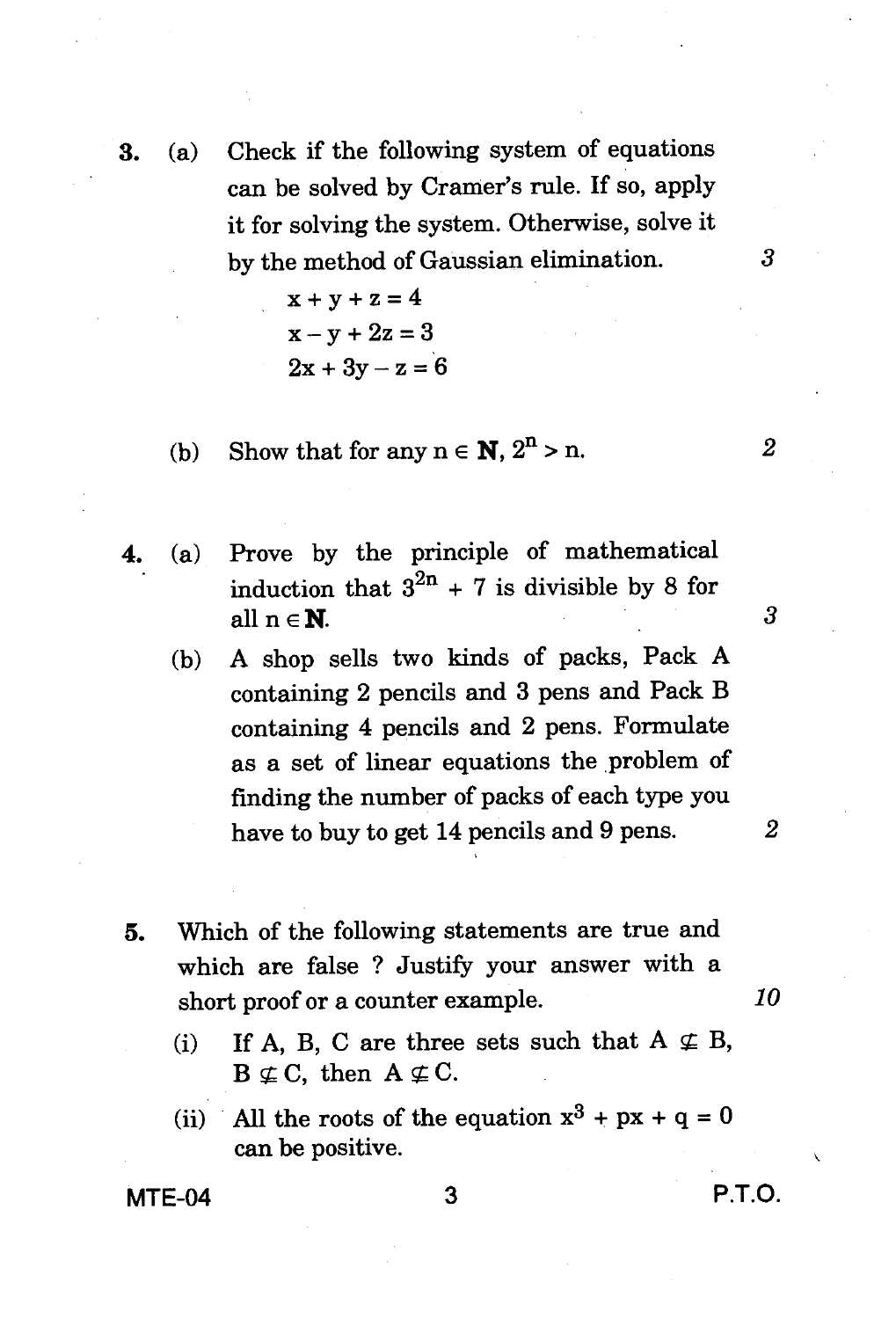- (iii)  $|x-y| \le |x| |y|$  for all  $x, y \in \mathbb{R}$ .
- (iv) The geometric representation of an inconsistent set of equations is a point.
- (v) If all the coefficients in a linear system of equations are positive, the solution set will also consist of positive numbers.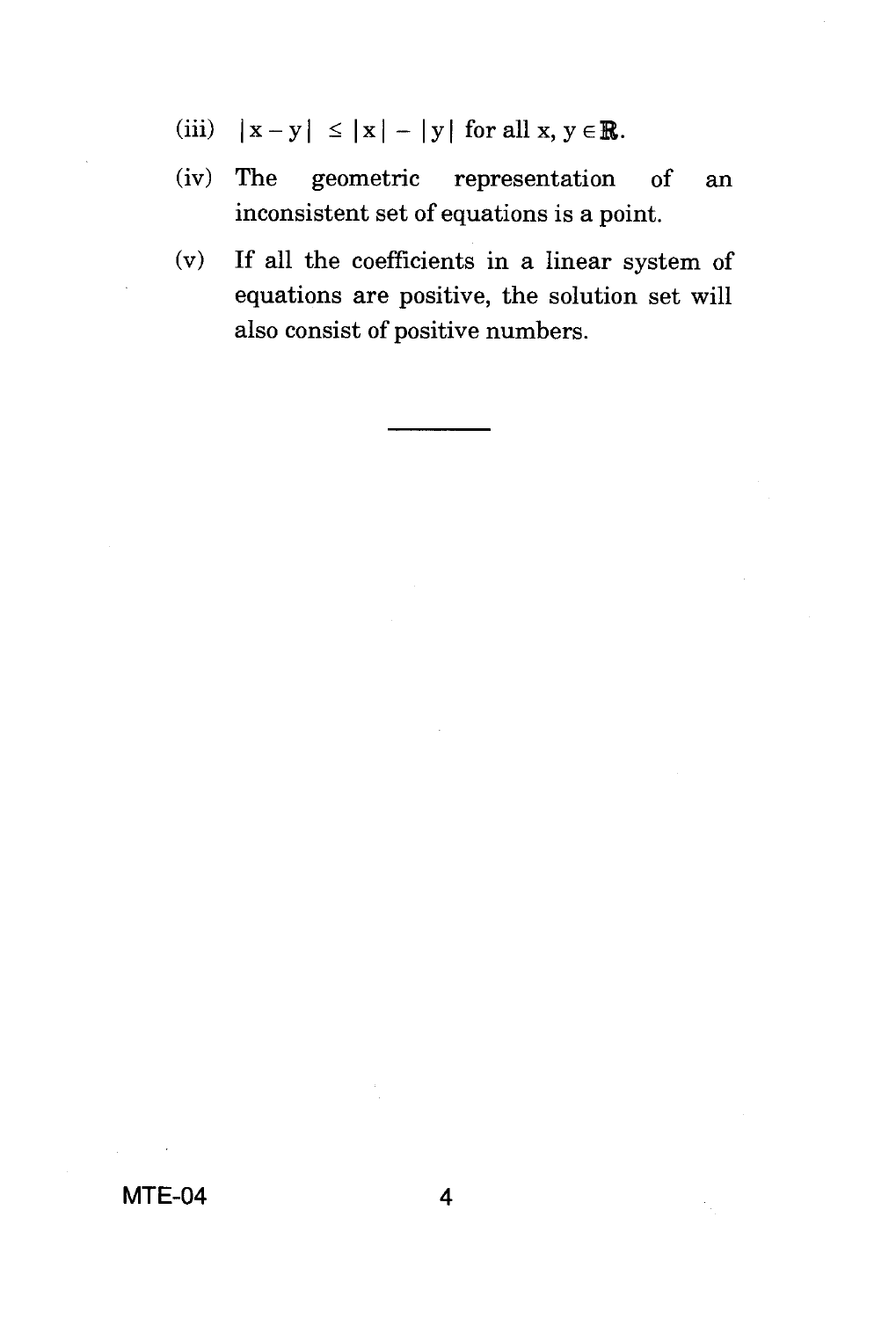एम.टी.ई.-04

स्नातक उपाधि कार्यक्रम सत्रांत परीक्षा जून, 2014

## गणित

## एम.टी.ई.-04 : प्रारंभिक बीजगणित

समय : 1 $\frac{1}{2}$  घण्टे

अधिकतम अंक : 25

(कुल का : 70%)

- प्रश्न सं. 5 करना अनिवार्य है । प्रश्न सं. 1 से 4 में से कोई नोट : 3 प्रश्न कीजिए । कैलकुलेटर का प्रयोग नहीं करना है ।
- a, b के वे मान ज्ञात कीजिए जिनके लिए निकाय (क) 1.  $x + y + z = 6$  $x + 2y + 3z = 10$  $x + 2y + az = b$ का एकमात्र हल है।
	- $1 + 3i$  और  $3 + i$  को आरगाँ समतल में आरेखित  $(\overline{g})$ कीजिए ।
- समीकरण  $3x^4 25x^3 + 50x^2 50x + 12 = 0$  को हल  $2.$ कीजिए, दिया गया है कि इसके दो मूलों का गुणनफल 2 है ।

#### **MTE-04**

3

 $\overline{2}$ 

5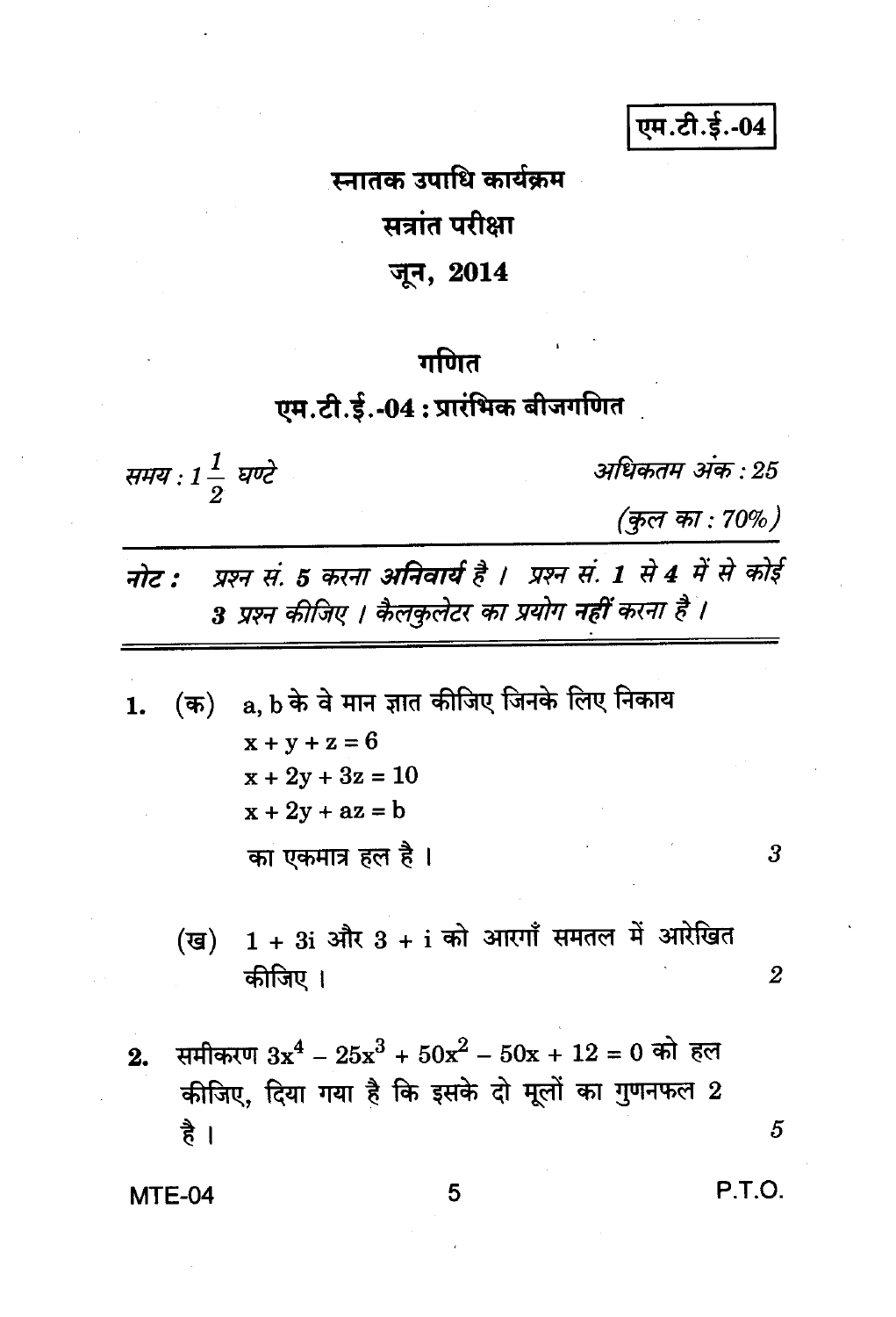(क) जाँच कीजिए कि निम्न रैखिक समीकरणों का निकाय 3. क्रेमर नियम से हल किया जा सकता है या नहीं । यदि ऐसा है. तो निकाय को हल करने के लिए इसका प्रयोग कीजिए । अन्यथा इसे गाउसीय निराकरण विधि से हल कीजिए।

$$
x + y + z = 4
$$
  

$$
x - y + 2z = 3
$$
  

$$
2x + 3y - z = 6
$$

(ख)  $n \in \mathbf{N}$ के लिए दिखाइए कि  $2^{n} > n$ .

- (क) गणितीय आगमन के सिद्धान्त का प्रयोग करते हुए सिद्ध  $\boldsymbol{4}$ . कीजिए कि सभी n  $\in \mathbf{N}$  के लिए,  $3^{2n}$  + 7, 8 से विभाजित होता है ।
	- (ख) एक दुकान दो प्रकार की पोटलियाँ बेचती है, पोटली  ${\bf A}$ में 2 पेंसिलें और 3 पेन हैं और पोटली B में 4 पेंसिलें और 2 पेन हैं । यदि आप 14 पेंसिलें और 9 पेन खरीदना चाहते हैं तो आप प्रत्येक प्रकार की कितनी पोटलियाँ खरीदेंगे, इस समस्या को रैखिक समीकरण निकाय के रूप में सूत्रित कीजिए।
- निम्नलिखित में से कौन-से कथन सत्य तथा कौन-से असत्य 5 हैं ? अपने उत्तर की संक्षिप्त उपपत्ति या प्रत्युदाहरण द्वारा पृष्टि कीजिए ।
	- यदि A, B, C तीन ऐसे समुच्चय हैं कि A  $\notin$  B, B  $\not\in$  C.  $(i)$ तो A $\subset$  C.
	- समीकरण  $x^3 + px + q = 0$  के सभी मूल धनात्मक हो  $(ii)$ सकते हैं।

MTE-04

6

 $\boldsymbol{2}$ 

3

 $\overline{2}$ 

10

3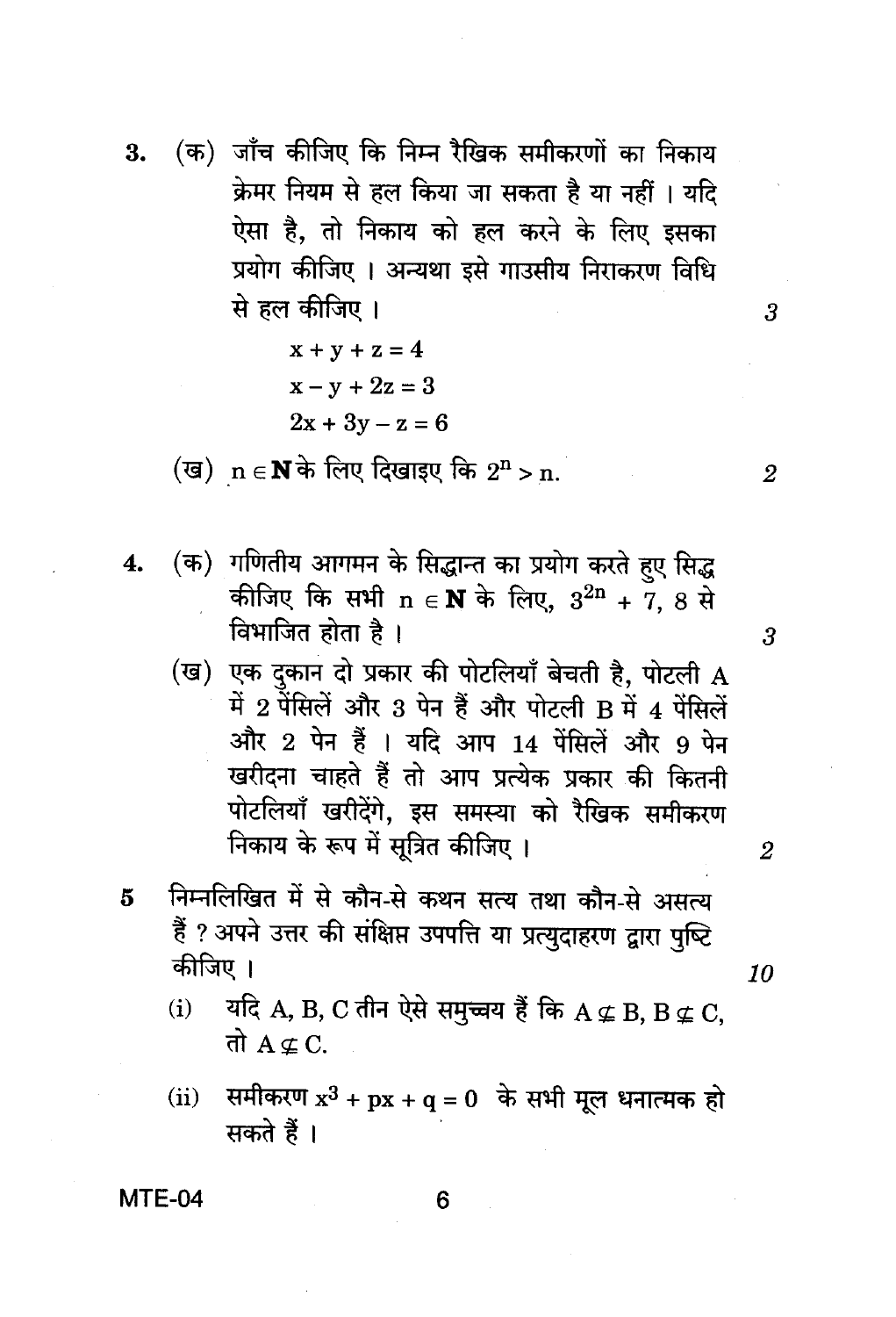- (iii) सभी  $x, y \in \mathbb{R}$  के लिए  $|x-y| \leq |x| |y|$ .
- (iv) रैखिक समीकरणों के असंगत समुच्चय का ज्यामितीय निरूपण एक बिन्दु होता है।
- यदि एक रैखिक समीकरण निकाय के सभी गुणांक  $(v)$ धनात्मक हैं, तो हल समुच्चय में भी धनात्मक संख्याएँ होंगी ।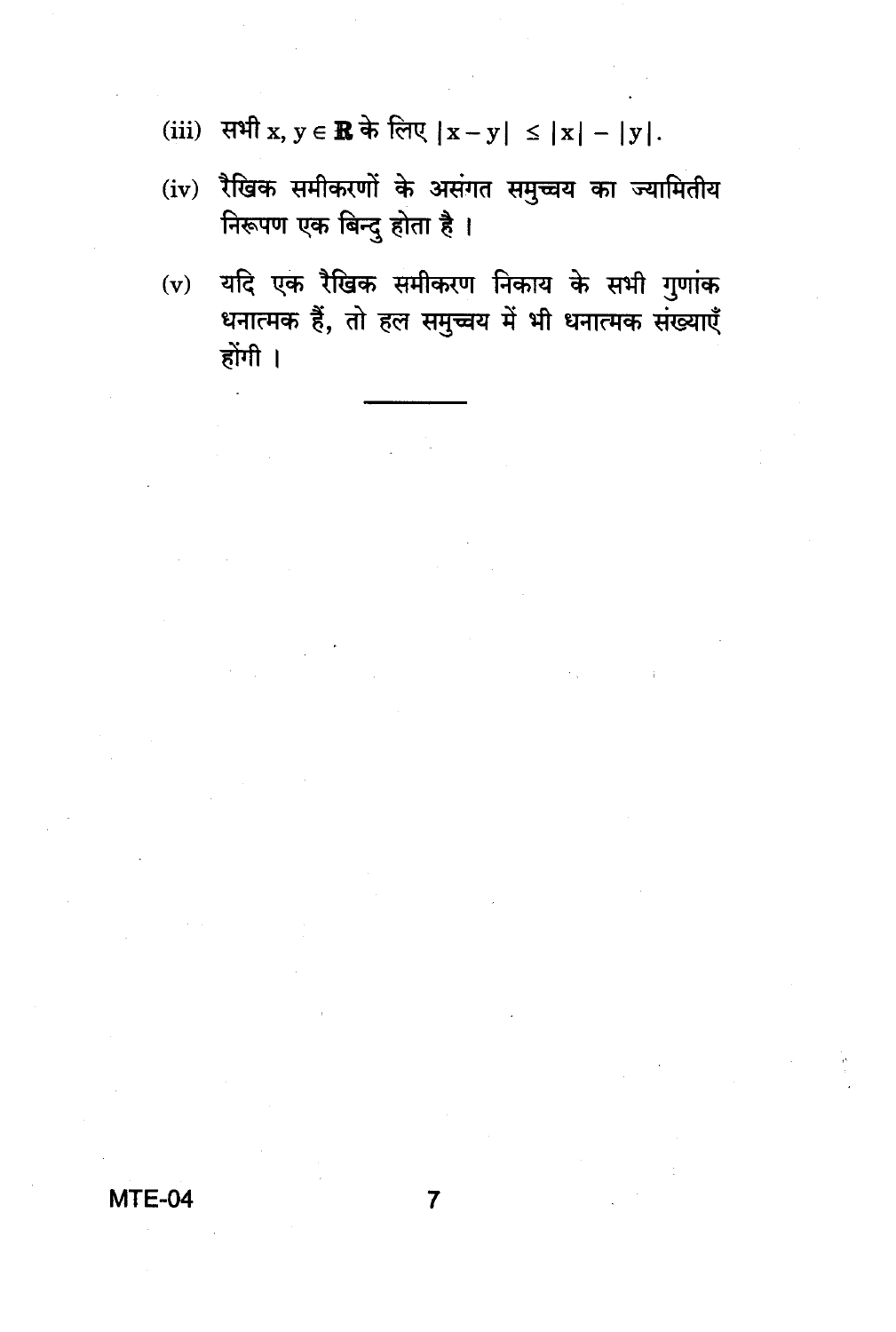## **BACHELOR'S DEGREE PROGRAMME(BDP) Term-End Examination June, 2014**

## **ELECTIVE COURSE : MATHEMATICS MTE-05 : ANALYTICAL GEOMETRY**

 $Time: 1\frac{1}{2} \; hours$ 

*Maximum Marks : 25* 

*(Weightage : 70%)* 

*Note : Question no.* **5** *is compulsory. Do any 3 questions from Questions no. 1 to 4. Calculators are not allowed.* 

|     | $9x^{2} - 6xy + y^{2} + 60x - 20y + 75 = 0$<br>and trace it.                                                    | 3                      |
|-----|-----------------------------------------------------------------------------------------------------------------|------------------------|
| (b) | Find the radius and the centre of the circle<br>$x^{2} + y^{2} + z^{2} - x + z - 2 = 0$ , $x + 2y - z = 4$ .    | 2                      |
| (a) | Show that the sum of focal distances of any<br>point on an ellipse is equal to the length of<br>its major axis. | 2                      |
| (b) | Find the angle between the lines<br>- of<br>intersection of<br>$x + y - z = 0$ and $yz + 6zx - 12xy = 0$ .      | 3                      |
|     |                                                                                                                 | (a) Identify the conic |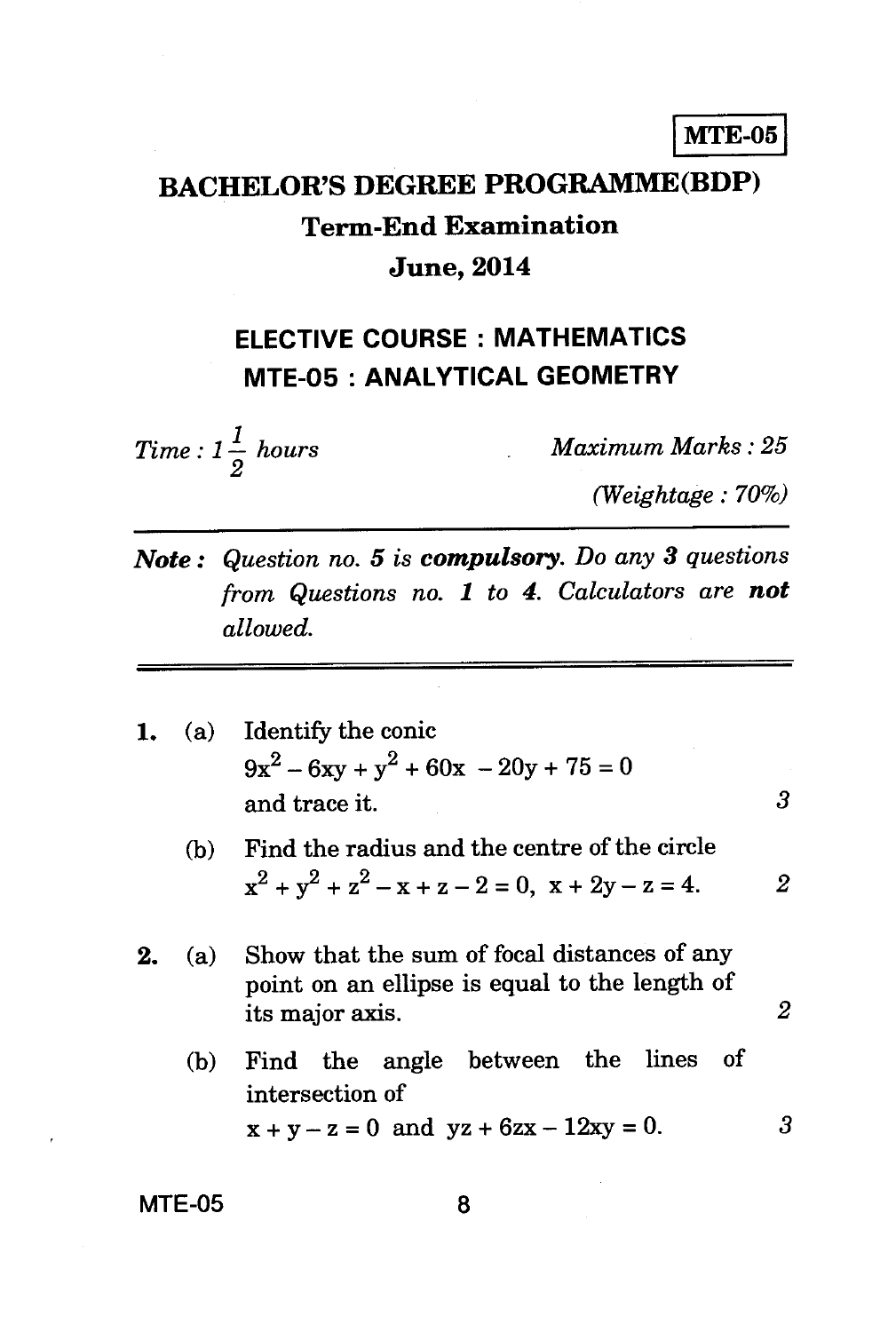- 3. (a) Find the centre of the conicoid
	- $3x^{2} + 5y^{2} + 3z^{2} + 2yz + 2zx + 2xy 4x 8z + 5 = 0.$ What will be its new equation, if the origin is shifted to this point ?  $3<sup>3</sup>$
	- (b) Find the equation of the cylinder whose base is the circle  $x^2 + y^2 = 9$ ,  $z = 0$  and the axis by  $x + 3z + 2yz + 2zx + 2xy - 4x - 8z + 5 = 0$ .<br>
	What will be its new equation, if the origin<br>
	is shifted to this point?<br>
	Find the equation of the cylinder whose base<br>
	is the circle  $x^2 + y^2 = 9$ ,  $z = 0$  and the axis<br>
	is  $\frac{x}{4} = \frac{$ is  $\frac{x}{4} = \frac{y}{3} = \frac{z}{5}$ .
- 4. (a) Trace roughly the conicoid  $3 (x-1)^{2} + 2 (y+1)^{2} + 6 (z+2)^{2} = 6.$ What is the section of this conicoid by the plane  $z = -2$  ?  $3$ 
	- (b) Find the equations of tangents to the conic  $x^{2}$  + 4xy + 3y<sup>2</sup> – 5x – 6y + 3 = 0 which are parallel to the line  $x + 4y = 0$ . 2
- 5. Which of the following statements are true and which are false ? Give reasons for your answers. *10* 
	- (i) The line  $y = x$  is a tangent to the conic  $x^2$   $y^2$   $-$ 9 4
	- (ii) The angle between the planes  $x + 2y + 2z = 5$ and  $2x + 2y + 3 = 0$  is 60°.
	- (iii) Every section of a paraboloid by a plane is a central conic.
	- (iv)  $S = \{(x, y, z) \in \mathbb{R}^3 | y^2 + z^2 = 1 \}$  represents a circle.
	- (v) The projection of the line segment joining (1, 5, 0) and (-2, 4, **1)** on the line with direction ratios 3, —1, 8 is 0.

**MTE-05** 9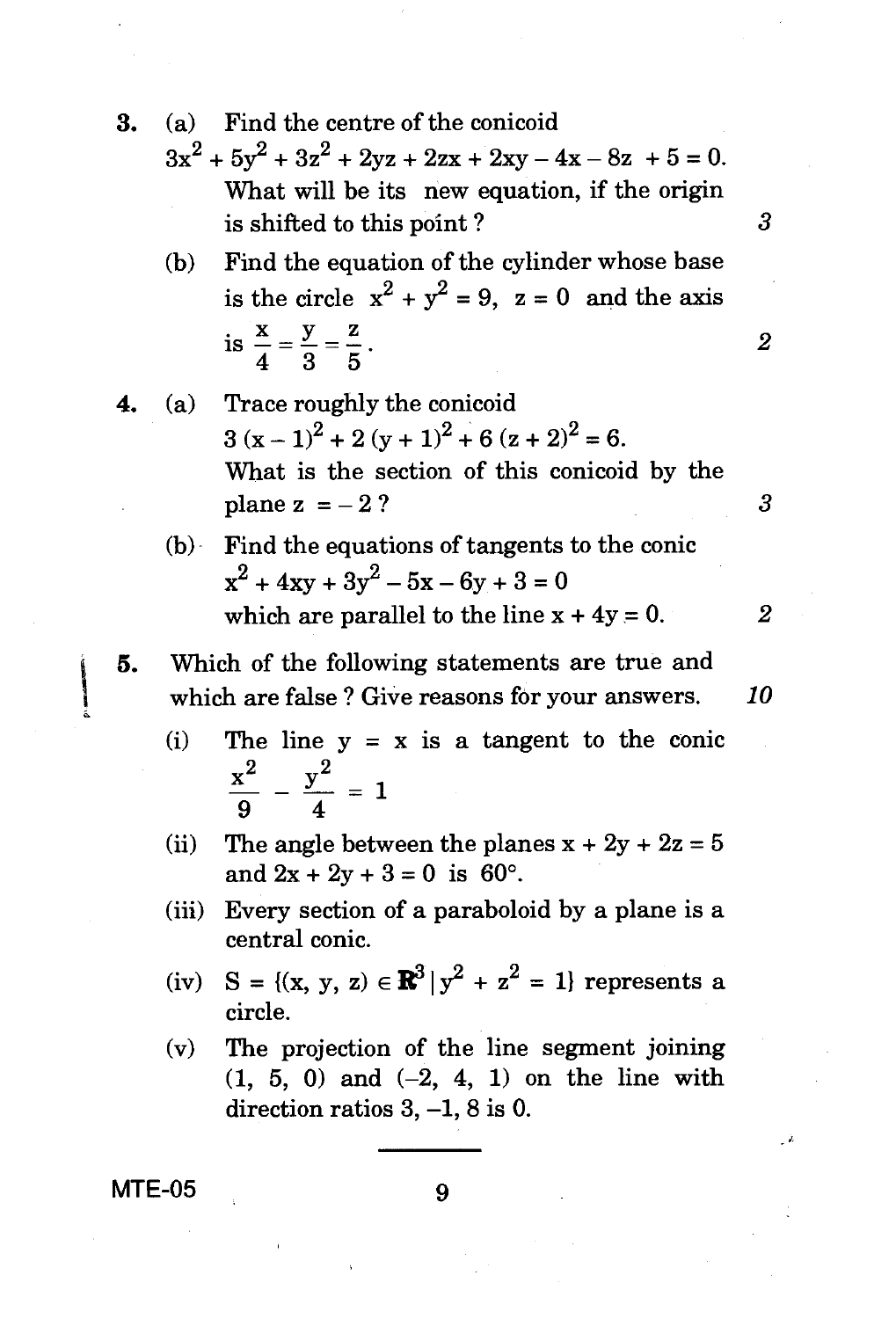एम.टी.ई.-05

# स्नातक उपाधि कार्यक्रम (बी.डी.पी.) सत्रांत परीक्षा जून, 2014

ऐच्छिक पाठ्यक्रम : गणित एम.टी.ई.-05:वैश्लेषिक ज्यामिति

.समय : 1  $\frac{1}{2}$  घण्टे

अधिकतम् अंक : 25

(कुल का: 70%)

3

 $\overline{2}$ 

 $\overline{2}$ 

3

- प्रश्न सं. 5 करना अनिवार्य है । प्रश्न सं. 1 से 4 में से कोई नोट : 9 एप्र्न कीजिए । कैलकुलेटर का एगोग **नहीं** काना है ।
- (क) शांकव  $9x^2 6xy + y^2 + 60x 20y + 75 = 0$ 1. को पहचानिए और इसे आरेखित कीजिए।
	- वृत्त  $x^2 + y^2 + z^2 x + z 2 = 0$ ,  $x + 2y z = 4$ (ख) की त्रिज्या और केन्द ज्ञात कीजिए ।
- दिखाइए कि किसी दीर्घवृत्त पर किसी बिन्दु की (क)  $2.$ नाभीय दुरियों का योगफल उसकी दीर्घ अक्ष की लम्बाई के बराबर होता है।
	- (ख)  $x + y z = 0$  और  $yz + 6zx 12xy = 0$  की प्रतिच्छेदी रेखाओं के बीच का कोण ज्ञात कीजिए।

### **MTE-05**